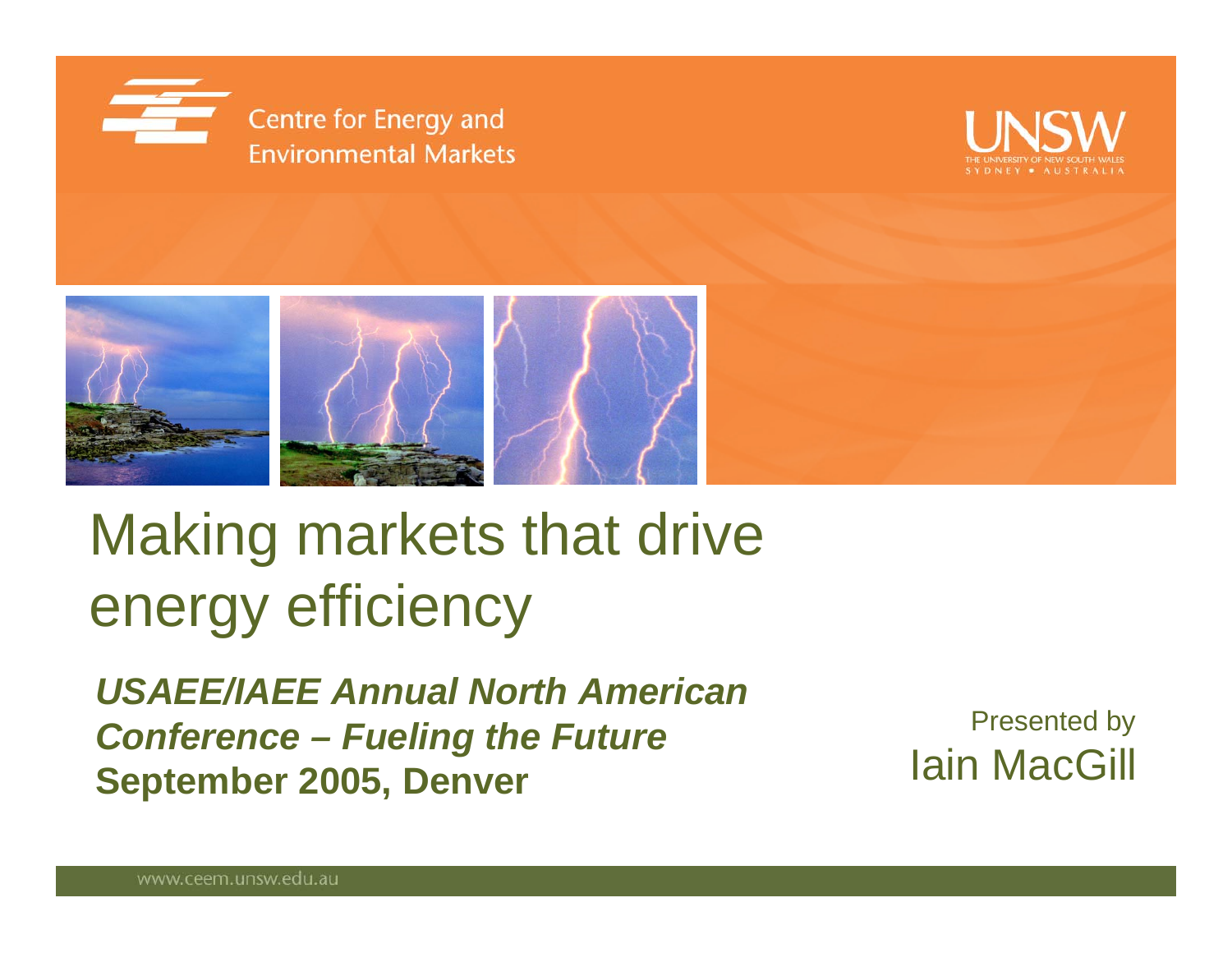



#### The question.. and a possible answer up front

- **Q** How can we make market-based mechanisms that drive appropriate levels of Energy Efficiency?
- A We can't be sure yet, however likely to require:
	- *Appropriate energy policy context – get energy market design and restructuring right – prices probably will have to rise*
	- *Appropriate energy efficiency (EE) policy context a mix of information, regulatory and more directly market based mechanisms*
	- *any Market-based trading mechanisms such as Energy Efficiency Certificate Trading (EECT) / White Certificates has to be very carefully designed*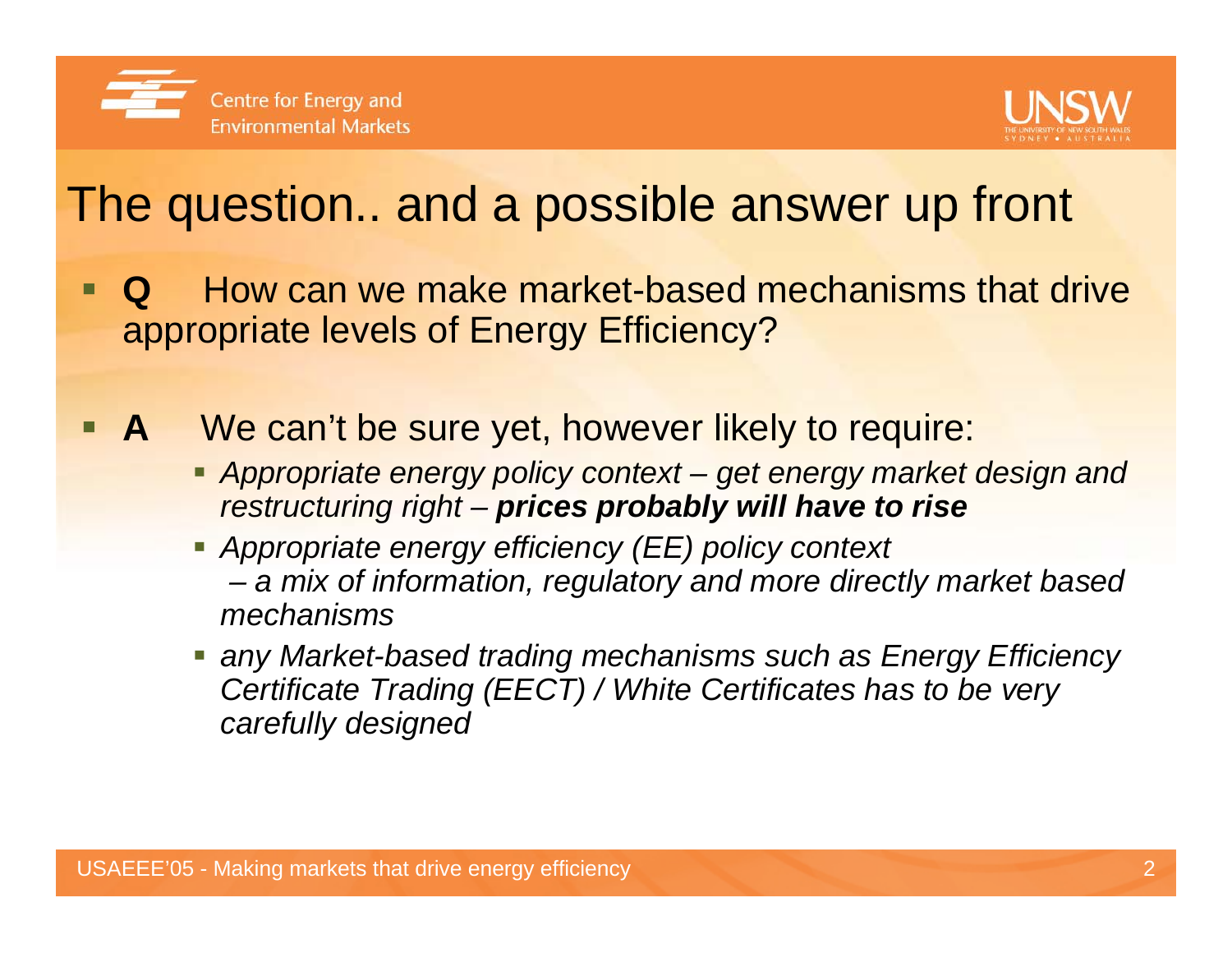



# Energy efficiency is…

- Ξ Only one of a range of possible means to an end
	- $\,-\,$  of delivering desired end-use energy services
- which is, itself, difficult to define
	- $-$  energy service needs versus wants, and their changes over time and  $\,$ with 'progress'
- **Service Service** + driven by diverse, sometimes conflicting objectives
	- affordability of an essential public good, energy security + increasingly environmental impacts
- $\mathcal{L}_{\mathcal{A}}$  that aren't fully represented in existing energy mkts
	- economic, social + environmental externalities
- $\mathcal{C}^{\mathcal{A}}$  which also exhibit other potential mkt failures
	- monopolies, information failures, incomplete mkts etc…
- $\mathcal{L}_{\mathcal{A}}$  **Nevertheless**, EE almost certainly one of our best options in meeting all these objectives (eg. IEA, G8 - Gleneagles, 2005)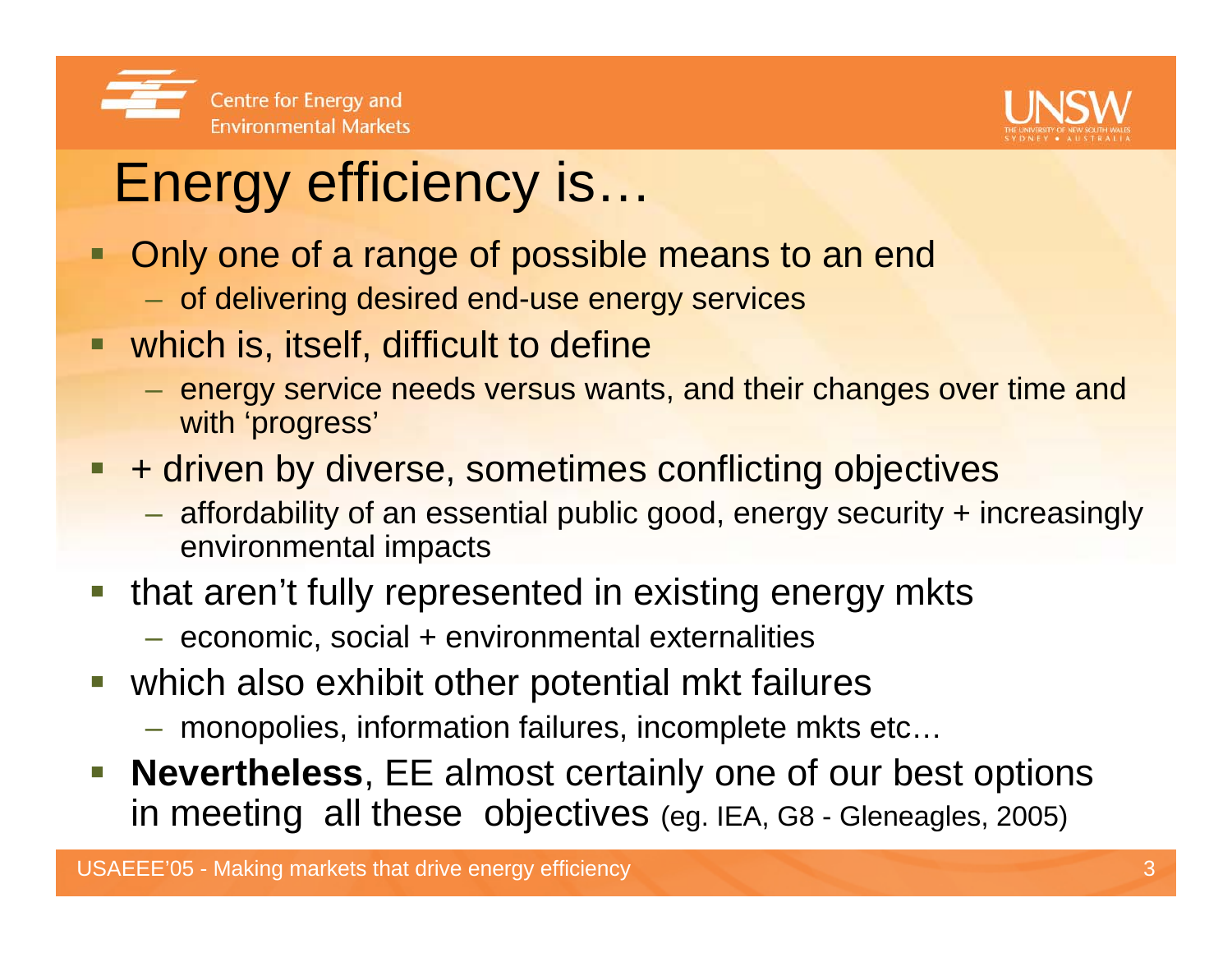



# Energy efficiency itself is…

#### □ Hard to define in a meaningful way

- since primary objective is to maximise societal benefits delivered by chosen mix of energy services against costs incurred delivering these
- since EE is only part of this
	- $-$  level of end-use energy services delivered per unit of energy consumed
- $\Box$  and there is great emphasis on 'cost-effective' EE
	- Private benefits derived from chosen energy services c.f. private costs
		- *energy + associated end-use equipment*
- $\overline{\mathbb{R}^n}$  EE can be even harder to measure
	- Bottom-up (technical) precise but incomplete what of consumption?
	- Top-down (aggregate) measures multiple factors– what is EE?
	- All technologies + processes **are** energy technologies + processes *=> EE is always relative to what would have happened otherwise*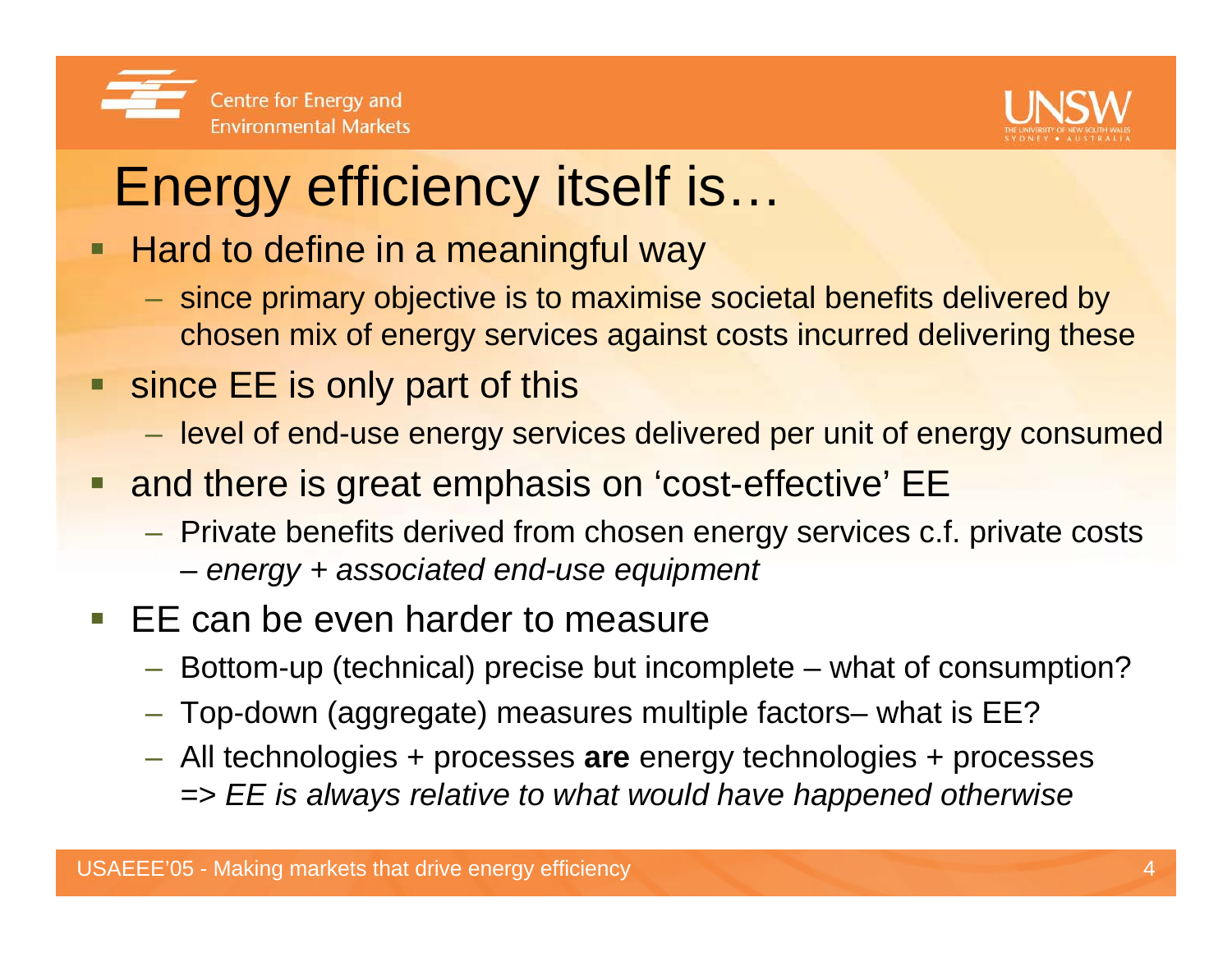



### Market-based approaches for driving EE…

- work by changing supply or demand for EE through information, regulation and **prices**
- **Price based** mechanisms change *effective price* for decision makers of undertaking EE options
- Either **indirectly** through changing energy prices
	- $\;$  driven by energy taxes, mkt design
	- $-$  even more indirectly via environmental instruments such as Emission Trading Schemes (ETS)
- **or directly through approaches that price EE** 
	- $-$  reduce supply costs of EE eg. regulatory impacts on building  $\texttt{+}$ appliance EE innovation, R&D tax incentives
	- $-$  increase demand benefits of EE  $-$  eg. tax credits
	- mandating increased demand to increase value of EE + allow trading **Energy Efficiency Certificate Trading (EECT) / White Certificates**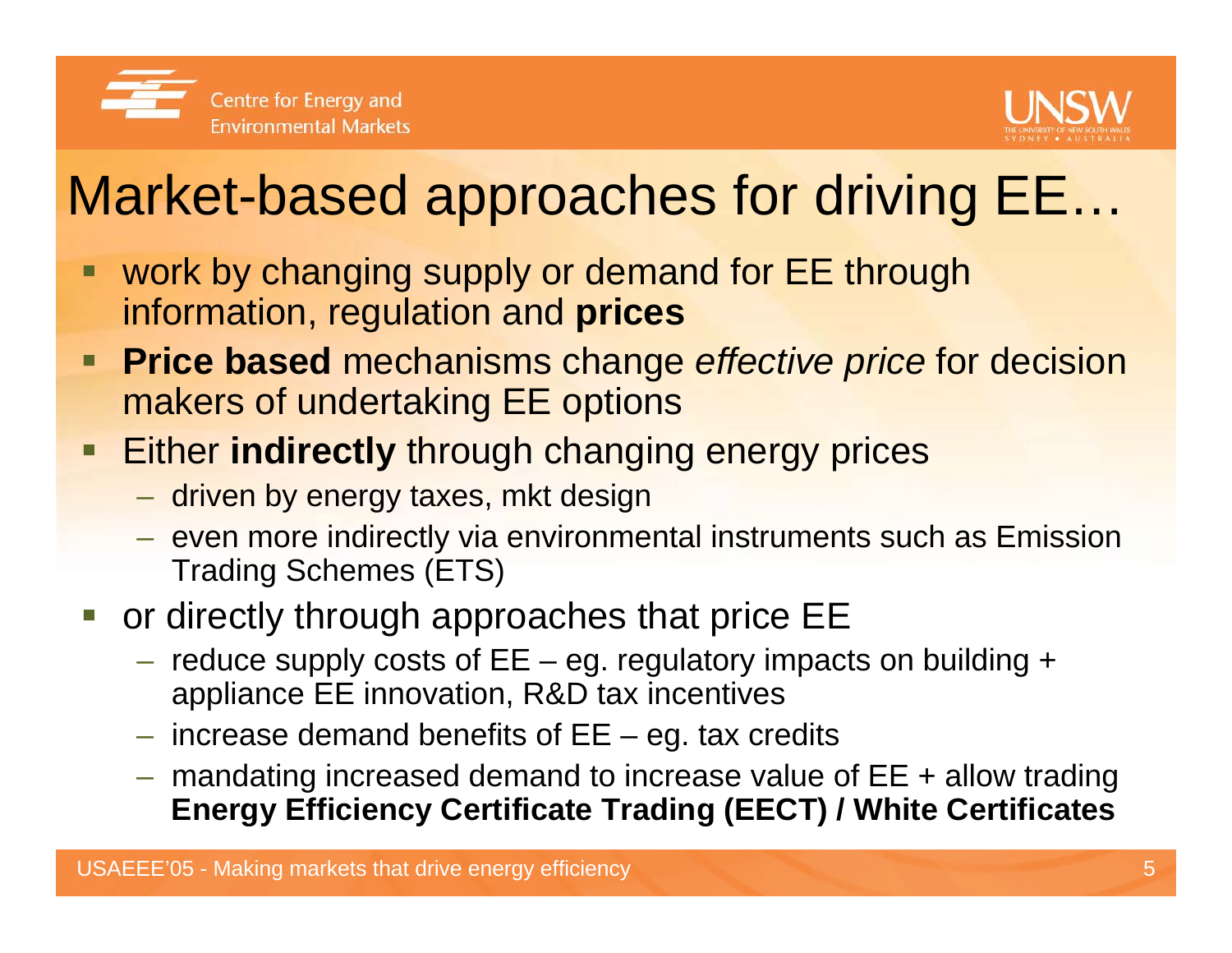



# Driving EE through Energy Prices

- Relationship between energy prices and EE related decision making complex
	- Do energy costs matter to many end-users?
		- **Large cost-effective yet untapped EE potential suggests not?**
	- *If they do,* many complications
		- End-user final = energy services X **energy costs** energy costs **energy efficiency**
		- Lack of information and capacity to act
		- Short-term *behavioural* vs longer-term *investment* elasticities
		- **Expectations of where prices are going**
	- *And regardless*
		- What other EE policies may become possible with higher prices?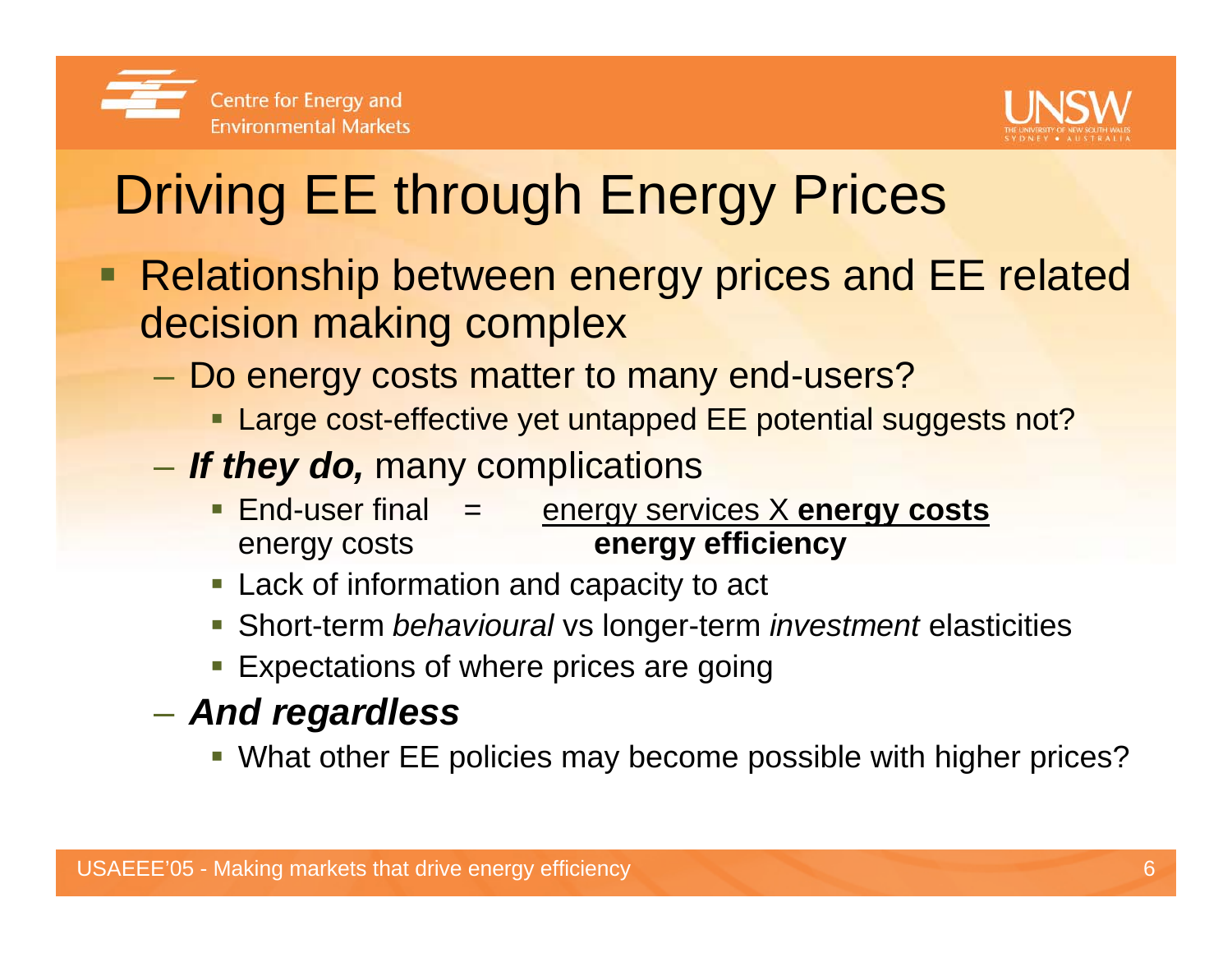



#### Many energy users don't pay much

- Ξ For many Australian businesses + in residential sector, stationary energy typically < 5% of total expenditure
- Ξ Even for most energy intensive Australian industries, energy costs approx. 20% of production costs
- Share of stationary energy Ξ Transport costs for residential Food and non-alcoholic beverages budgets in IEA Recreation countries fell Current housing costs  $- - - -$ 20-50% from Miscellaneous goods and services Household furnishings and equipment early 80's to Clothing and foctwear Average Australian domestic late 90's. Similar Household services and operation expenditure on different experience for Medical care and health expenses services (lowest + highest) most industriesAlcoholic beverages - - - -O- - ∎ income grps) *(ABS, 2001)*Personal care (IEA, 2005) Domestic fuel and power  $\bullet$  Highest Tobacco products  $--$  0  $\circ$ o Lowest USAEEE'05 - Making markets that drive energy efficiency of the state of the state of the state of the state of the state of the state of the state of the state of the state of the state of the state of the state of the st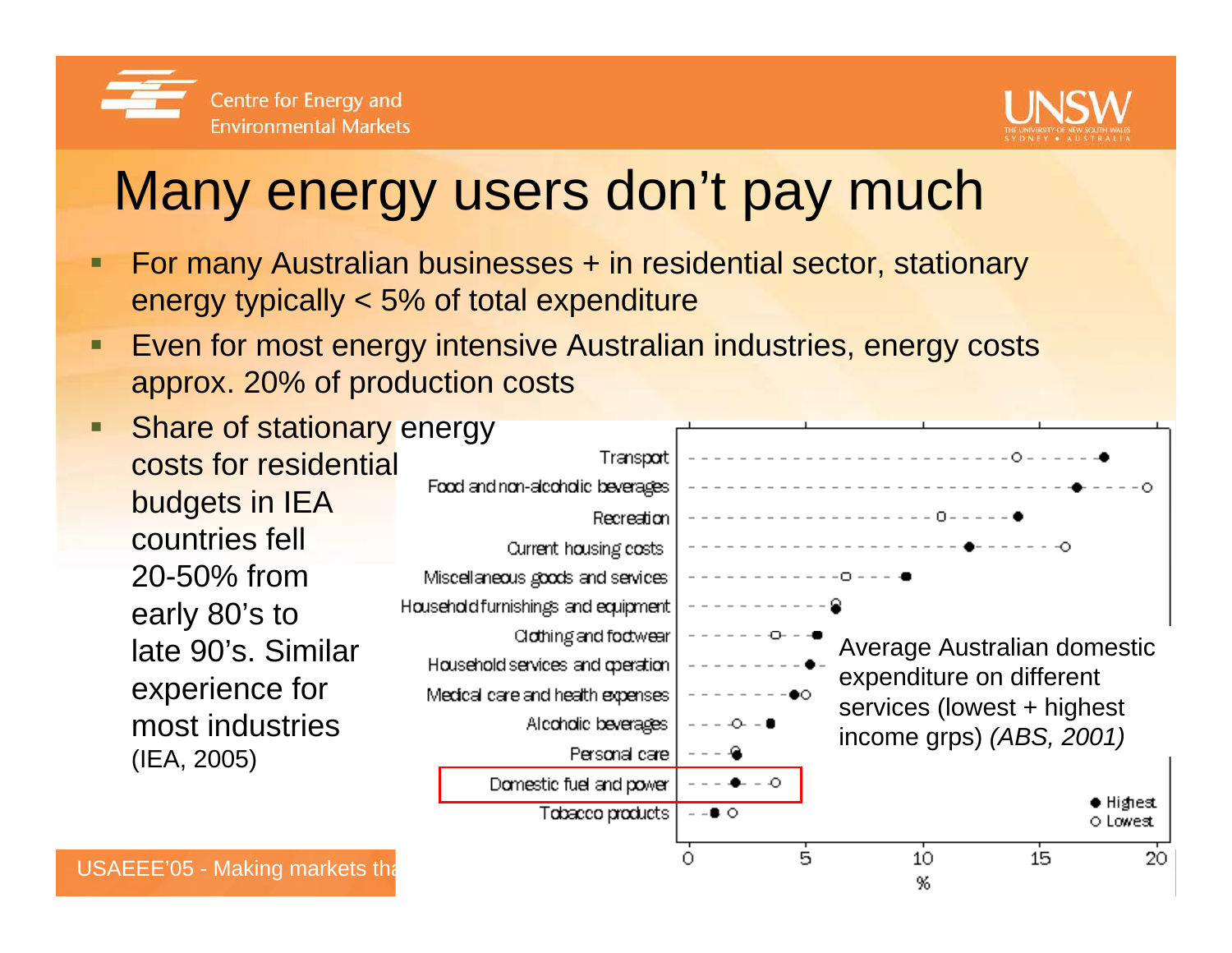



#### and nearly all are in retail markets

- **Participants in wholesale markets:** 
	- $\mathcal{L}_{\mathcal{A}}$ Mostly large, with electricity as core business
- **Participants in retail markets:** 
	- Mostly small, without electricity as core business
	- Don't see energy's time + locational price signals directly
	- Multiple decision makers with split incentives + only limited options
	- – Retailers / suppliers / LSEs are often energy sales agents, not energy service providers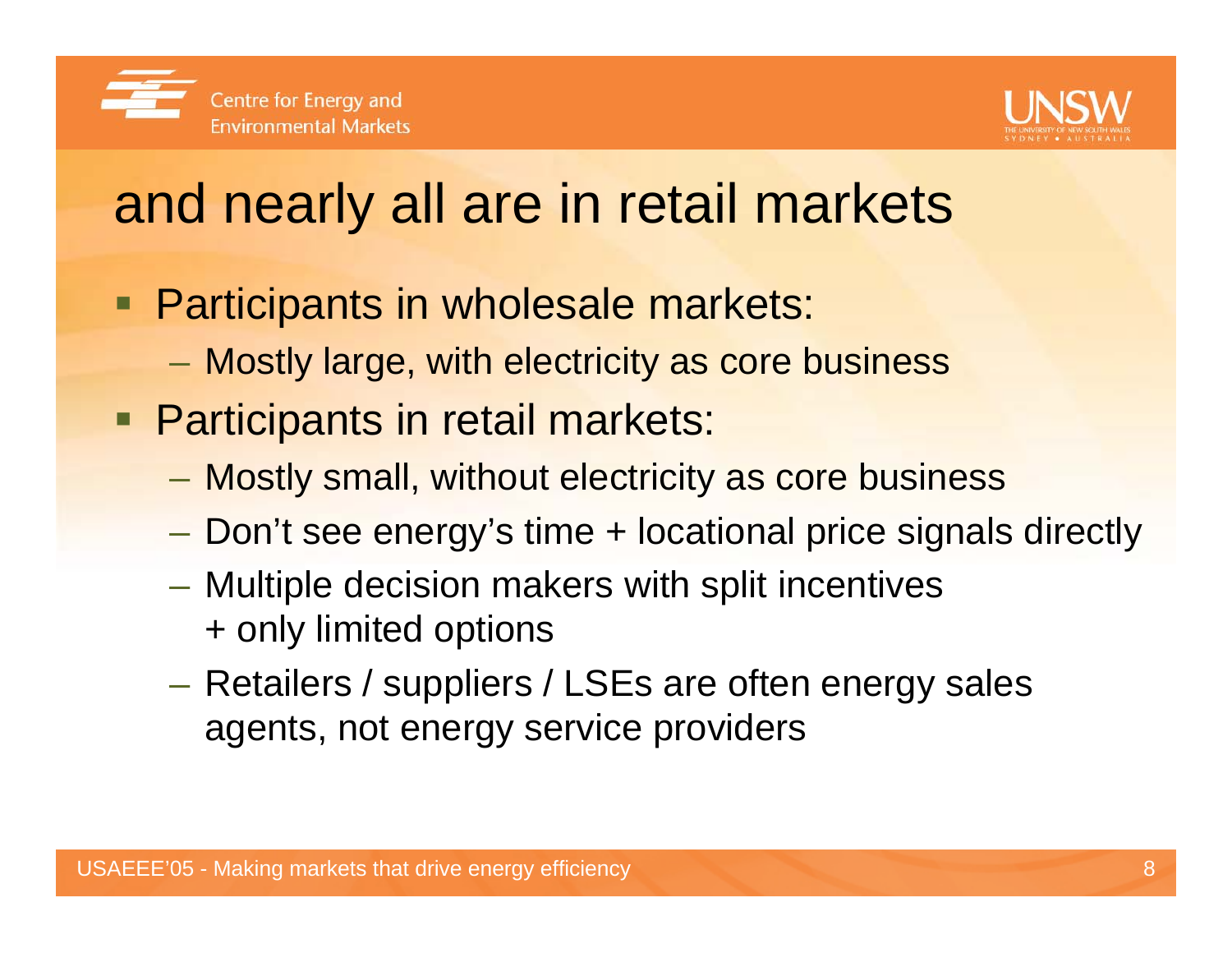



#### Still, clear that energy costs + EE related

П *Caveat:* relationships b/n EE + consumption are complex

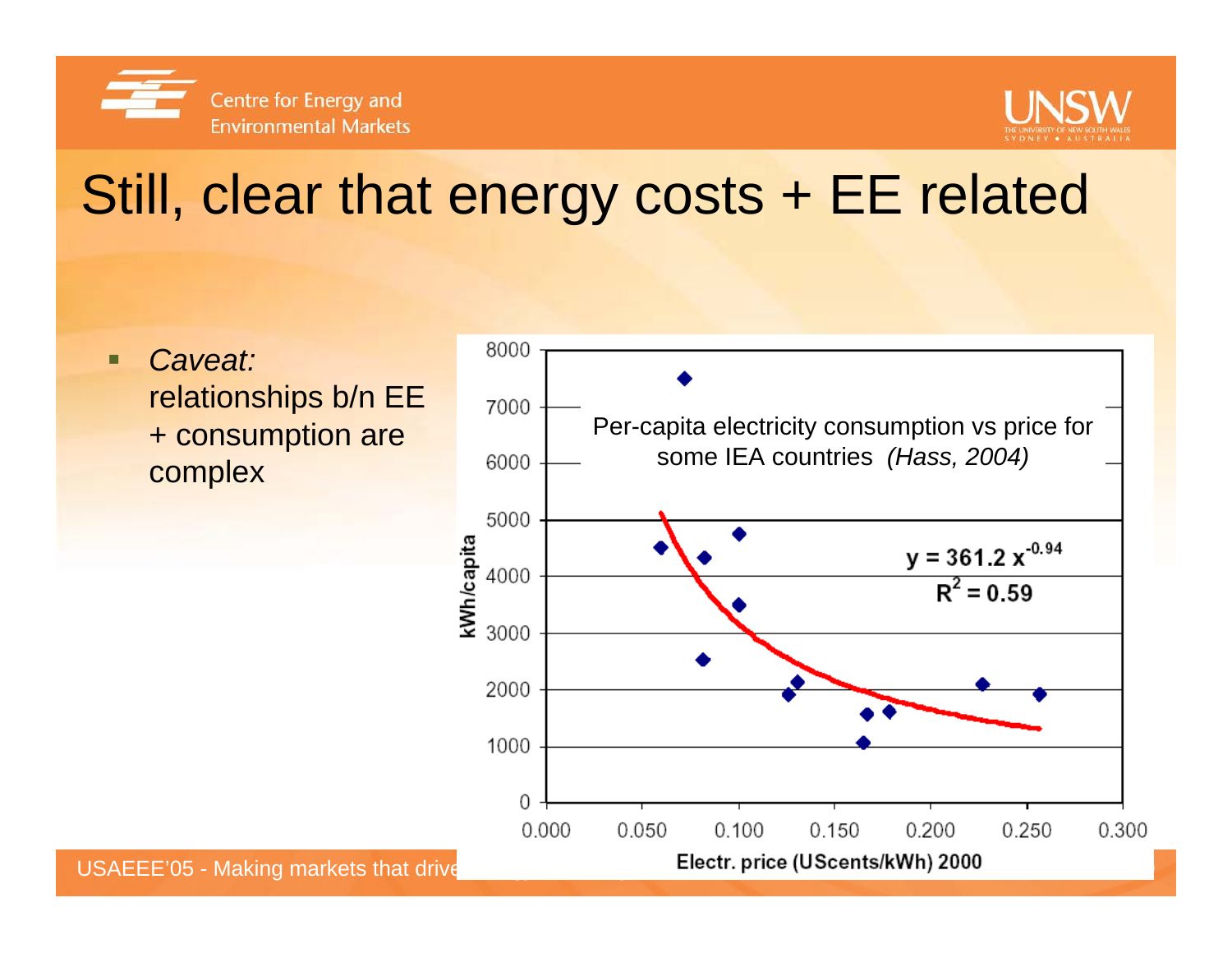



#### Some policy conclusions on EE + energy prices

- П Given energy's vital *economic*, *social* and *environmental* roles, low energy prices are a policy choice
	- $-$  even if chosen policy is no policy, or to keep prices down…
		- **European Commission "more needs to be done to ensure real and "** effective competition" yet "well aware of the dilemma of increased consumption resulting from lower prices caused by the greater efficiency secured by introducing market forces" EE Green Paper, 2005
- I. + have serious implications for EE + wider energy objectives *energy security + environmental impacts driven by consumption*
- $\overline{\phantom{a}}$  However, many energy users
	- $-$  In dysfunctional retail markets, <code>unlikely</code> to be motivated by small price increases (already ignoring cost-effective EE options), even when motivated, may be poorly equipped to take action

#### **=> wider policy framework is required to help these users to act**

USAEEE'05 - Making markets that drive energy efficiency 10 and 10 and 10 and 10 and 10 and 10 and 10 and 10 and 10 and 10 and 10 and 10 and 10 and 10 and 10 and 10 and 10 and 10 and 10 and 10 and 10 and 10 and 10 and 10 an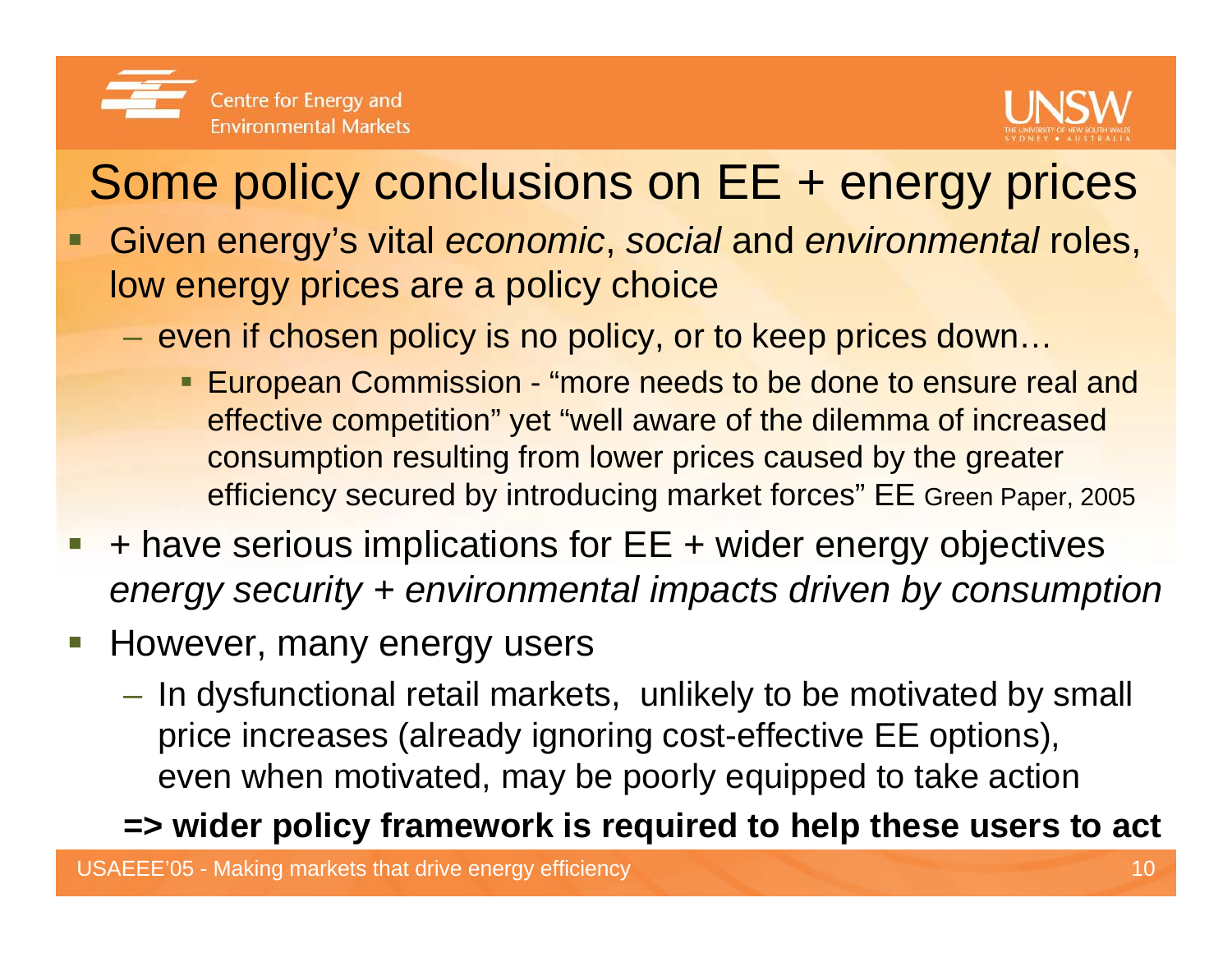



#### Emissions trading schemes and EE

- □ In theory, EE offers some of the lowest abatement costs + should do well within ETS schemes, **however**,
	- $-$  EE options often small + diffuse  $\rightarrow$  higher transaction costs
	- Many users impacted only via impacts on energy **pricing**
		- **Price impacts an outcome of scheme design + implementation** *targets, permit allocation, coverage, market power…*
		- **Will many consumers respond to price increases?**
	- *and ETS objective is to minimise costs of meeting emissions targets*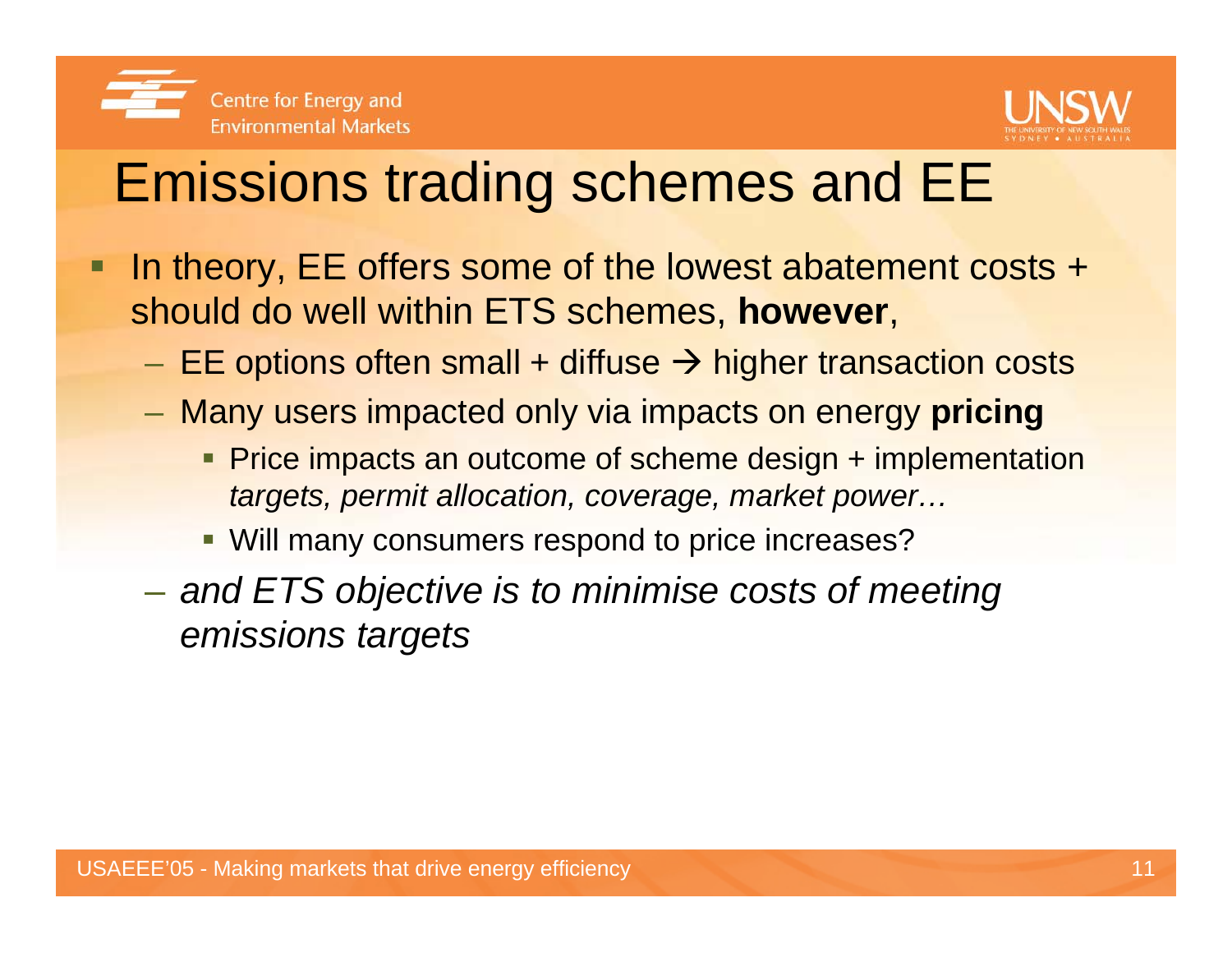



#### Value of EE can be changed *directly* …

- **PEDIET 2018 THE REPTITION COSTS OF EE** 
	- Building + appliance EE regulation shown to reduce costs of EE through innovation + scale-up
- **F** increase demand benefits of EE
	- Eg. tax credits that can be carefully targeted towards EE
- **Energy Efficiency Certificate Trading (EECT) / (WC)**
- Such approaches **may**
	- allow us to avoid policy challenges of 'higher energy prices'
		- **Provide separate cashflow directly targeted towards EE**
	- $-$  drive energy user decision making better  $\,$ 
		- focused incentives for those ready, willing + able to act with EE an investment opportunity rather than cost of doing business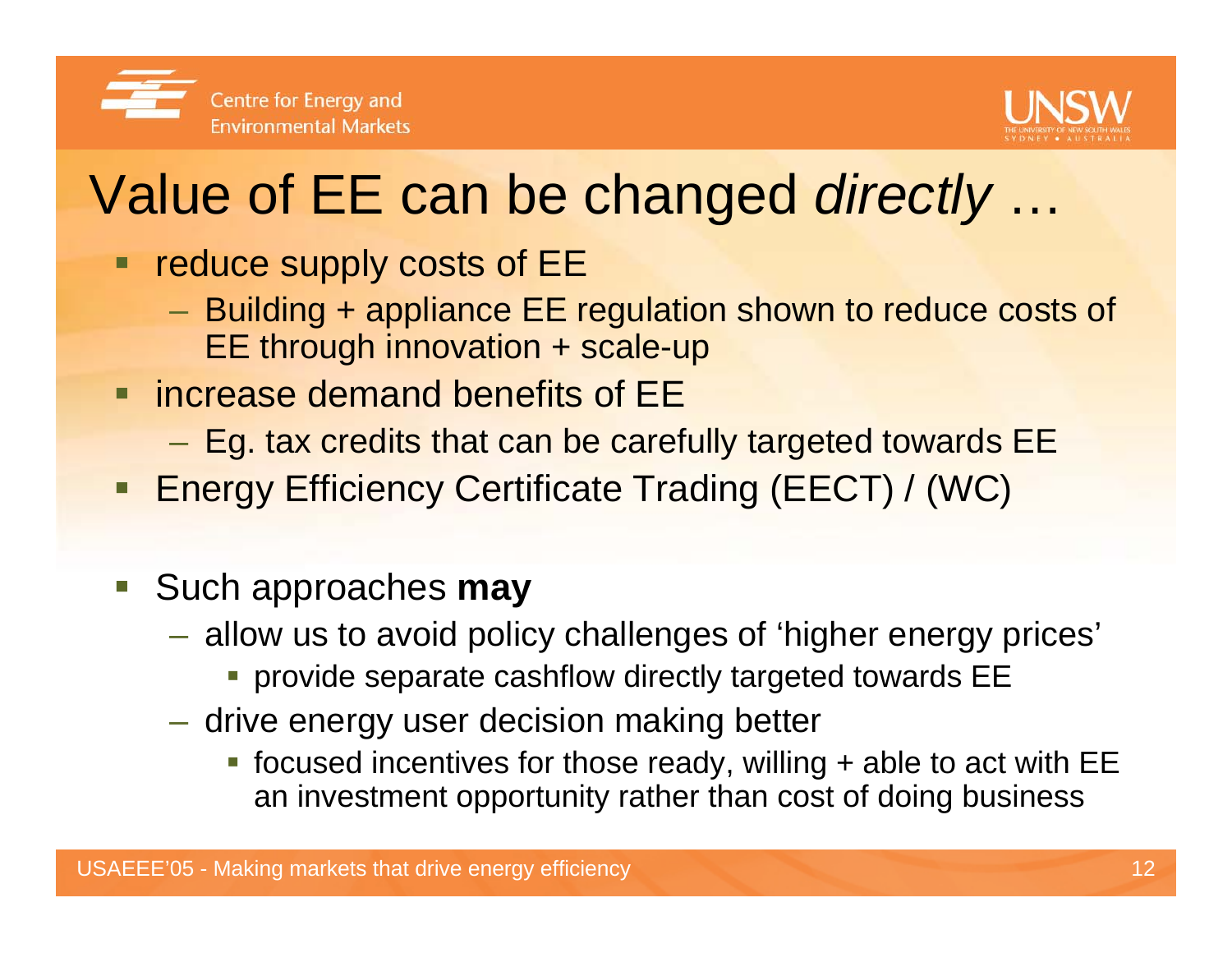



#### USAEEE'05 - Making markets that dri EECT – <sup>a</sup>'designer' market Liable parties Obliged to acquit EECs as part of societal obligation EEproviders Deliver verified 'energy savings' to create EECsEE Certificate trading To improve economic **efficiency EE Certificates**representing 1 MWh of 'energy savings' Certify Certificates Maintain register Ensure liable parties oblige Scheme administrator $\blacksquare$  **EU:** partially implemented in UK + Italy, under preparation in France, under considerationin NL (EE Green Paper, 2005) **Australia:** included in NSW **Greenhouse** Scheme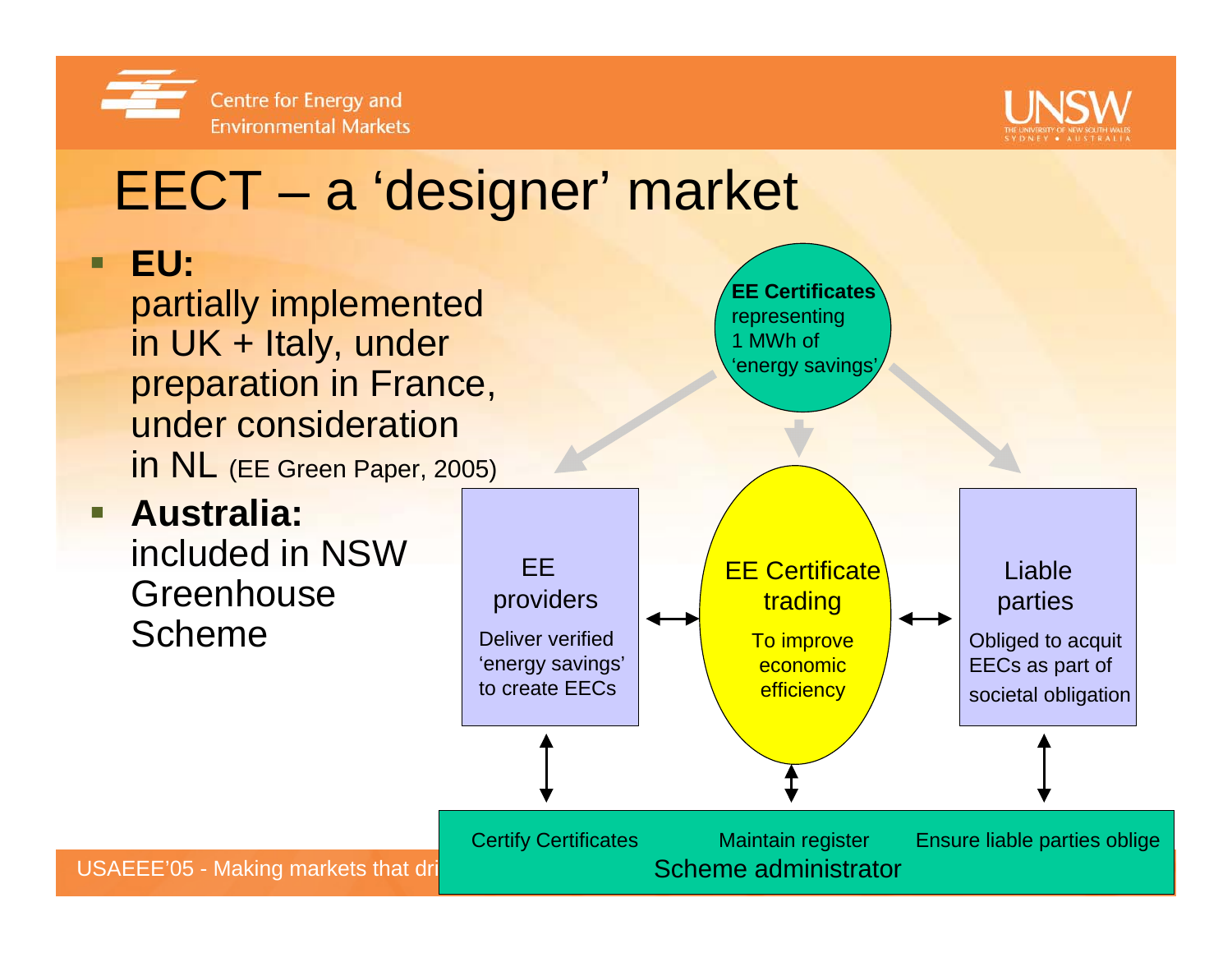



### Some key design issues

#### **Service Service Targets**

 Energy consumption (MWh), energy savings from BAU (MWh 'saved'), GHG reductions from BAU (tCO2 'abated')

#### **Scope**

- EE only, or a range of abatement options
- Activities: industrial facilities  $\Leftrightarrow$  buildings $\Leftrightarrow$  appliances, Investment  $\Leftrightarrow$  behavioural changes  $\overline{\phantom{a}}$
- **Measurement + verification** 
	- Additionality beyond BAU or reductions in energy use
	- Reporting, transparency + auditing complexity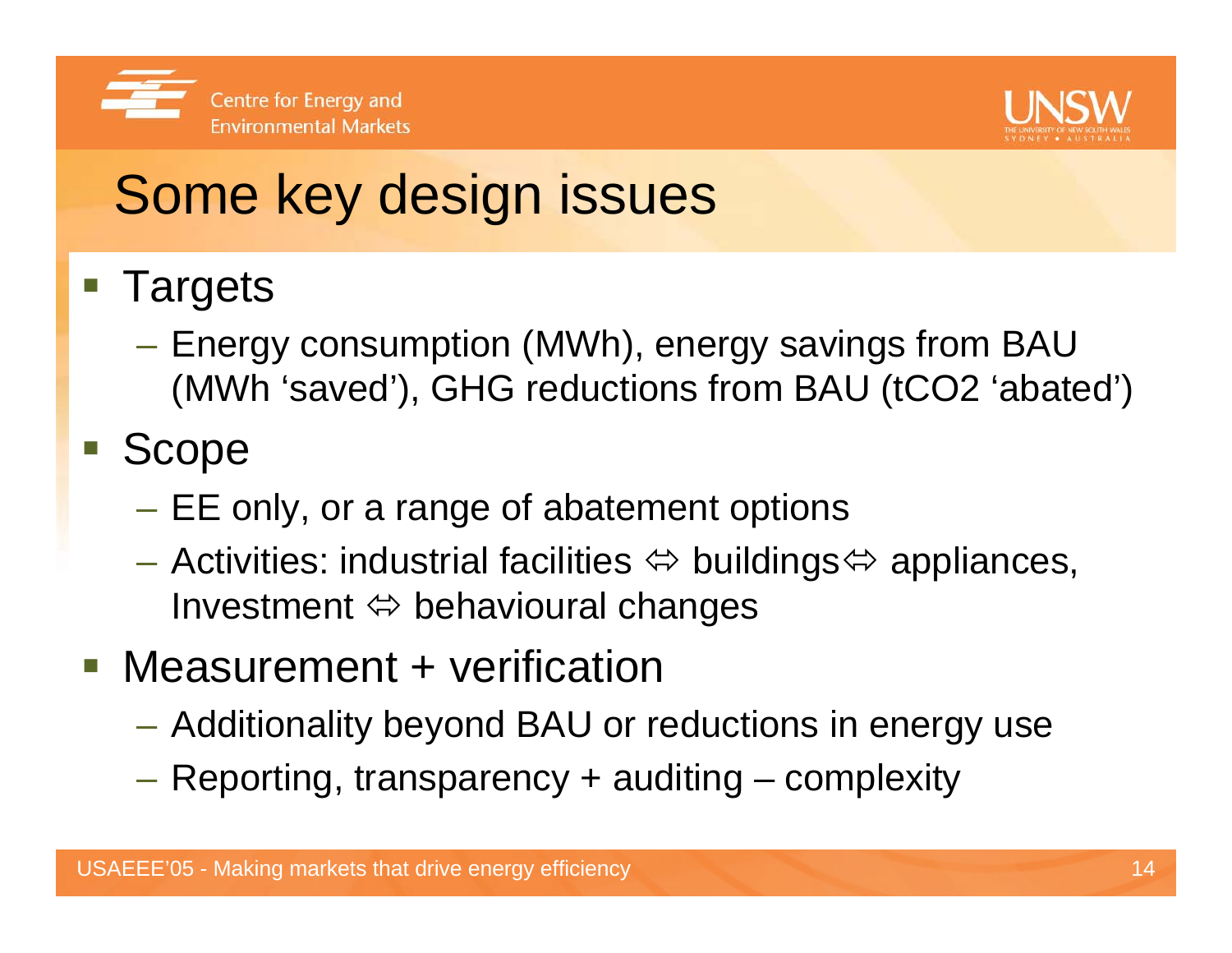



#### **Targets**

- $\blacksquare$  Environmental + energy security imperatives more about emissions than intensities like energy/\$GDP or technical EE improvements
- $\blacksquare$  Modest short-term targets based on energy savings from BAU projections may be hard to make meaningful (eg. proposed EU 1%EE/yr): *targets can get lost in variability due to other factors*

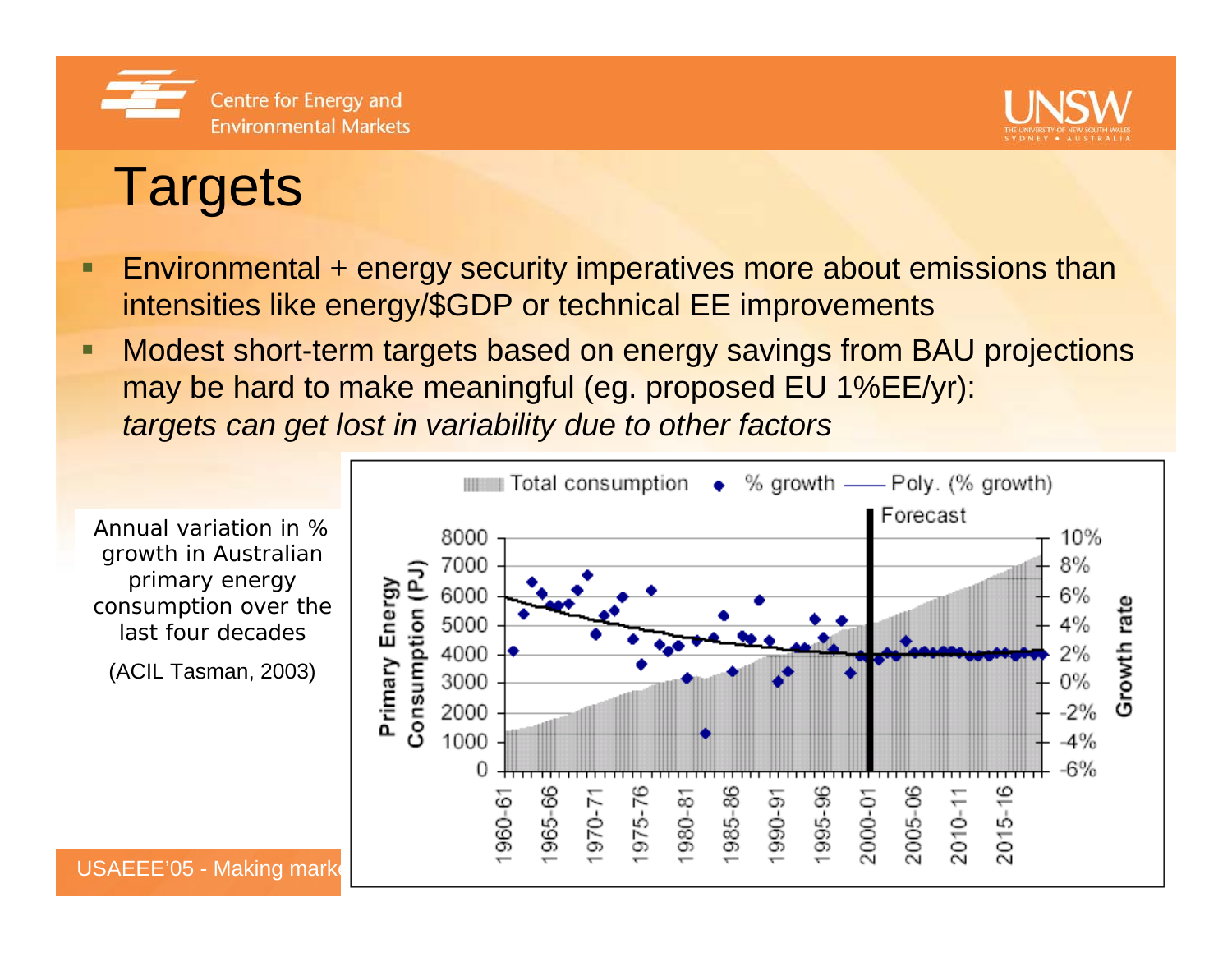

#### Scope, measurement + verification

- Increasing scope can increase efficiency but fungibility issues
	- Are Compact Lights directly fungible with cavity insulation?
- **Additionality is hard to assess but it matters** 
	- Establishing baselines difficult (+ prone to errors, moral hazards) b/c have to estimate what would happen in absence of EECT
	- *Alternative*: simple requirement to *"reduce, or increase the efficiency of, their consumption of electricity"* **eg. NSW Scheme**
		- No test of additionality, yet many BAU reasons why these occur *Such an approach attracts participants doing something anway*
- **Trading means risks of 'market for lemons'** 
	- $-$  Genuine projects have to compete with any free-riders
- **Complexity a challenge** 
	- verification vs transaction costs *particularly if require additionality*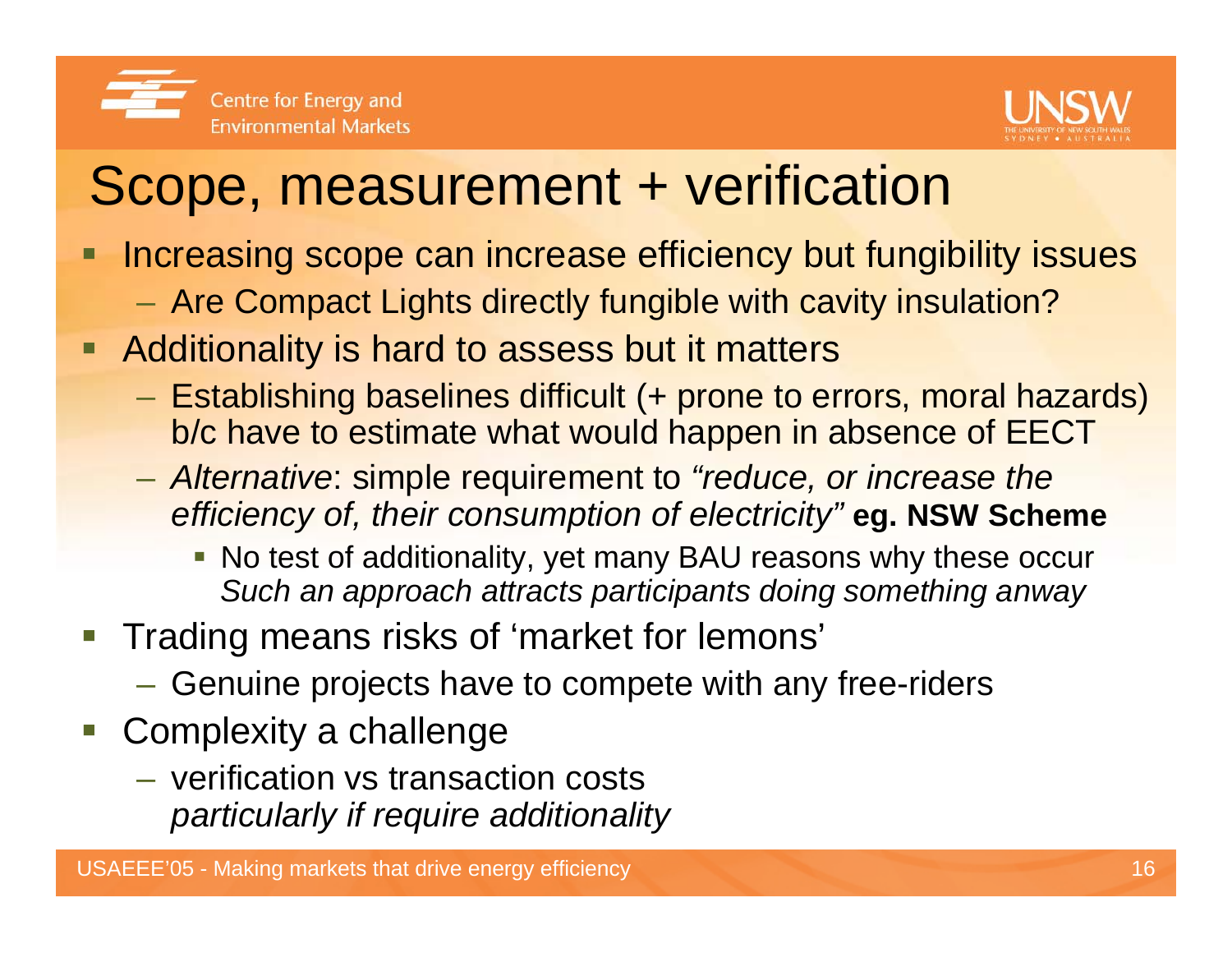



### Some possible policy conclusions for EE

- Get the wider energy policy context right
	- $-$  Retail energy market restructuring is not delivering for EE
	- Rethink required on desirability of low energy prices adversely impacts EE + key wider energy objectives
- **Get the wider EE policy context right** 
	- $-$  Important limits to what price-based mechanisms alone can achieve
	- Market mechanisms rely on regulatory measures to set minimum acceptable performance, frontier measures to push the envelope
- For EECT
	- $-$  Reduce complexity by restricting scope, measurable targets
	- Get baselines right restrict scope of activities to what can be shown to be largely additional, fungible, measurable + verifiable
	- Ensure transparency for learning, and stakeholder confidence… public has 'rights' with schemes that gives their money to participants; moral hazards to negotiate for policy makers